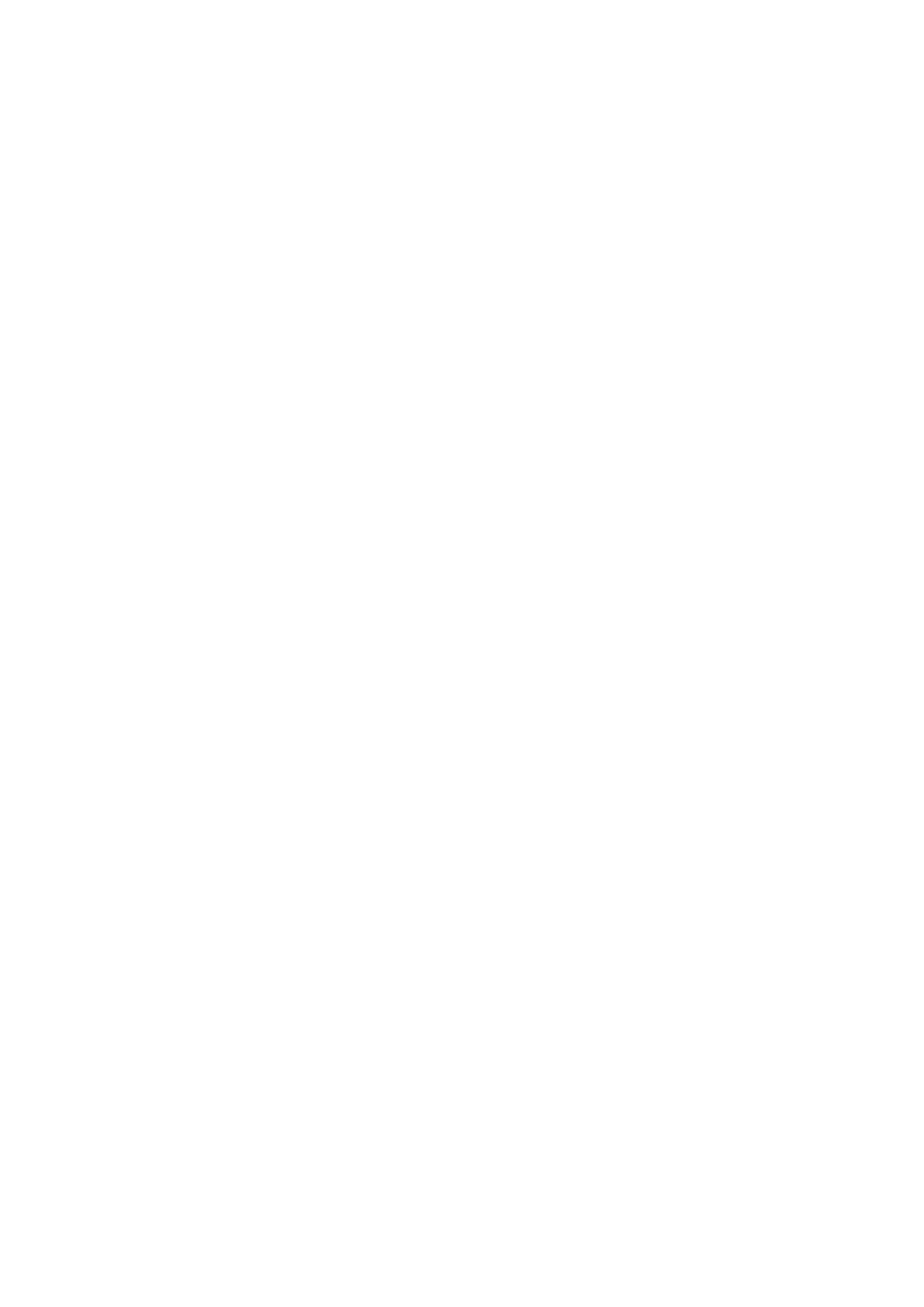#### **In the case of Iseni v. Serbia,**

The European Court of Human Rights (Third Section), sitting as a Committee composed of:

Pere Pastor Vilanova, *President,* Branko Lubarda,

Georgios A. Serghides, *judges,* and Fatoş Aracı, *Deputy Section Registrar,*

Having deliberated in private on 18 September 2018,

Delivers the following judgment, which was adopted on that date:

### PROCEDURE

1. The case originated in an application (no. 43326/11) against the Republic of Serbia lodged with the Court under Article 34 of the Convention for the Protection of Human Rights and Fundamental Freedoms ("the Convention") by a Serbian national, Mr Mitat Iseni ("the applicant"), on 18 July 2011.

2. The Serbian Government ("the Government") were represented by their Agent, Ms N. Plavšić.

3. On 10 March 2017 the application was communicated to the Government.

# THE FACTS

1

### I. THE CIRCUMSTANCES OF THE CASE

4. The applicant was born in 1954 and lives in the former Yugoslav Republic of Macedonia.

<span id="page-2-0"></span>5. In 1990 the local authorities expropriated a flat in Belgrade belonging to the applicant. The size of the flat was 31.80 square metres.

6. On 16 December 2010 the Constitutional Court of Serbia ordered the local authorities in question to allocate the applicant a suitable replacement flat or to pay him compensation not lower than the market value of the flat in accordance with the Expropriation Act  $1995<sup>1</sup>$ . The decision entered into force on 23 February 2011 (see paragraph [8](#page-3-0) below).

<span id="page-2-1"></span>7. Whilst a number of steps have been taken (notably, the tax authorities estimated the market value of the flat at 209,015 Serbian dinars (RSD) per square metre on 3 February 2017 and the applicant accepted that assessment

<sup>&</sup>lt;sup>1</sup> *Zakon o eksproprijaciji*; published in the Official Gazette of the Republic of Serbia nos. 53/95, 23/01, 20/09, 55/13 and 106/16.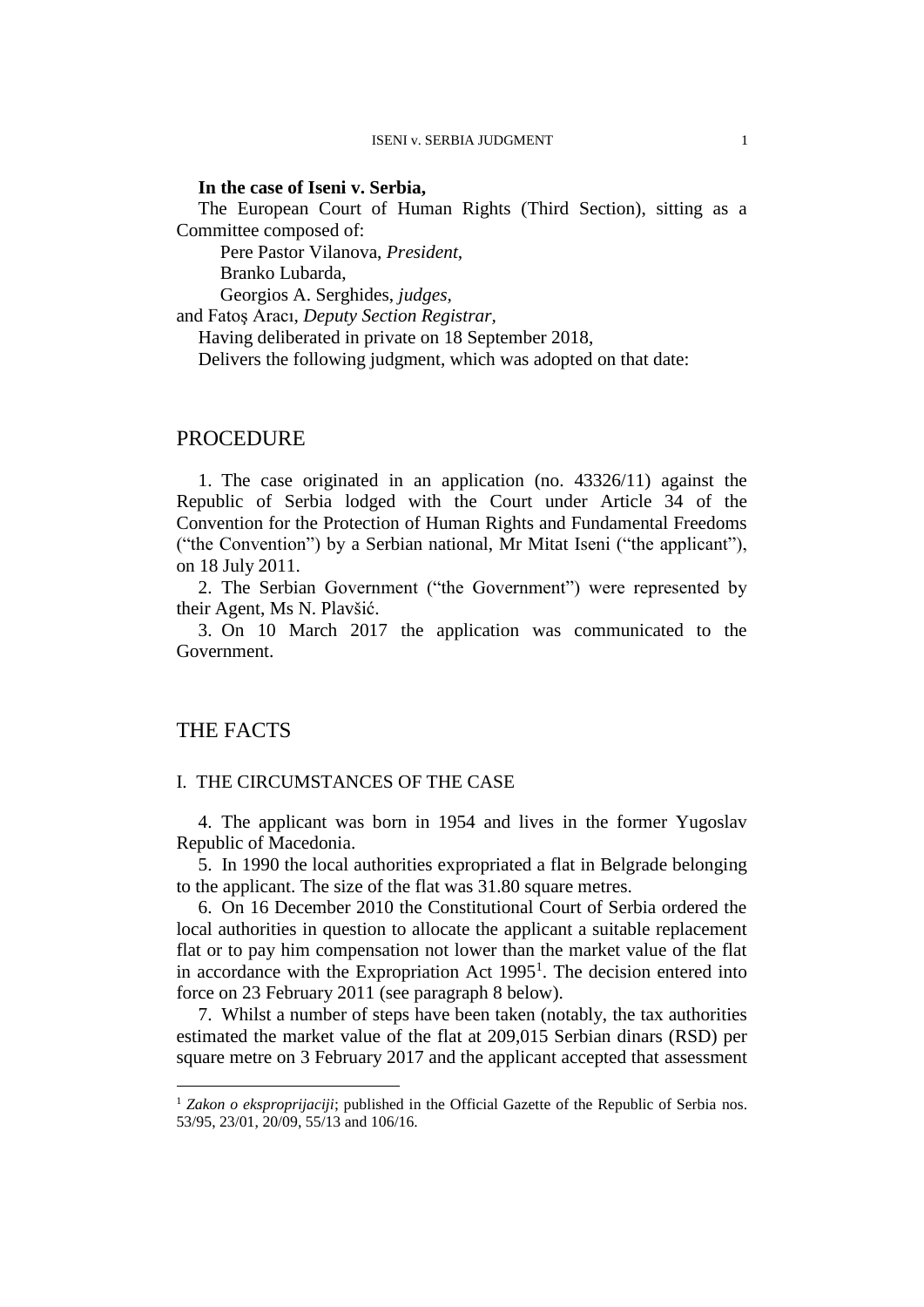#### 2 ISENI v. SERBIA JUDGMENT

on 1 June 2017), the Constitutional Court's decision in question has not yet been enforced.

### II. RELEVANT DOMESTIC LAW

<span id="page-3-0"></span>8. Pursuant to Article 171 of the Constitution of Serbia, the decisions of the Constitutional Court are final and binding. Pursuant to section 89 of the Constitutional Court Act<sup>2</sup>, the decisions of the Constitutional Court finding a breach of human rights enter into force when they are served on the parties to the proceedings.

## THE LAW

# I. ALLEGED VIOLATION OF ARTICLE 1 OF PROTOCOL No. 1 TO THE CONVENTION

9. The applicant complained about the non-enforcement of the decision of the Constitutional Court mentioned in paragraph 6 above under Article 1 of Protocol No. 1 to the Convention, which reads as follows:

"Every natural or legal person is entitled to the peaceful enjoyment of his possessions. No one shall be deprived of his possessions except in the public interest and subject to the conditions provided for by law and by the general principles of international law.

The preceding provisions shall not, however, in any way impair the right of a State to enforce such laws as it deems necessary to control the use of property in accordance with the general interest or to secure the payment of taxes or other contributions or penalties."

### **A. Admissibility**

10. The Government did not raise any admissibility objections. As this complaint is neither manifestly ill-founded within the meaning of Article 35 § 3 (a) of the Convention nor inadmissible on any other grounds, it must be declared admissible.

## **B. Merits**

1

11. The Court has frequently found violations of Article 1 of Protocol No. 1 in cases raising issues similar to those raised in the present case (see

<sup>2</sup> *Zakon o Ustavnom sudu*; published in the Official Gazette of the Republic of Serbia nos. 109/07, 99/11, 18/13, 40/15 and 103/15.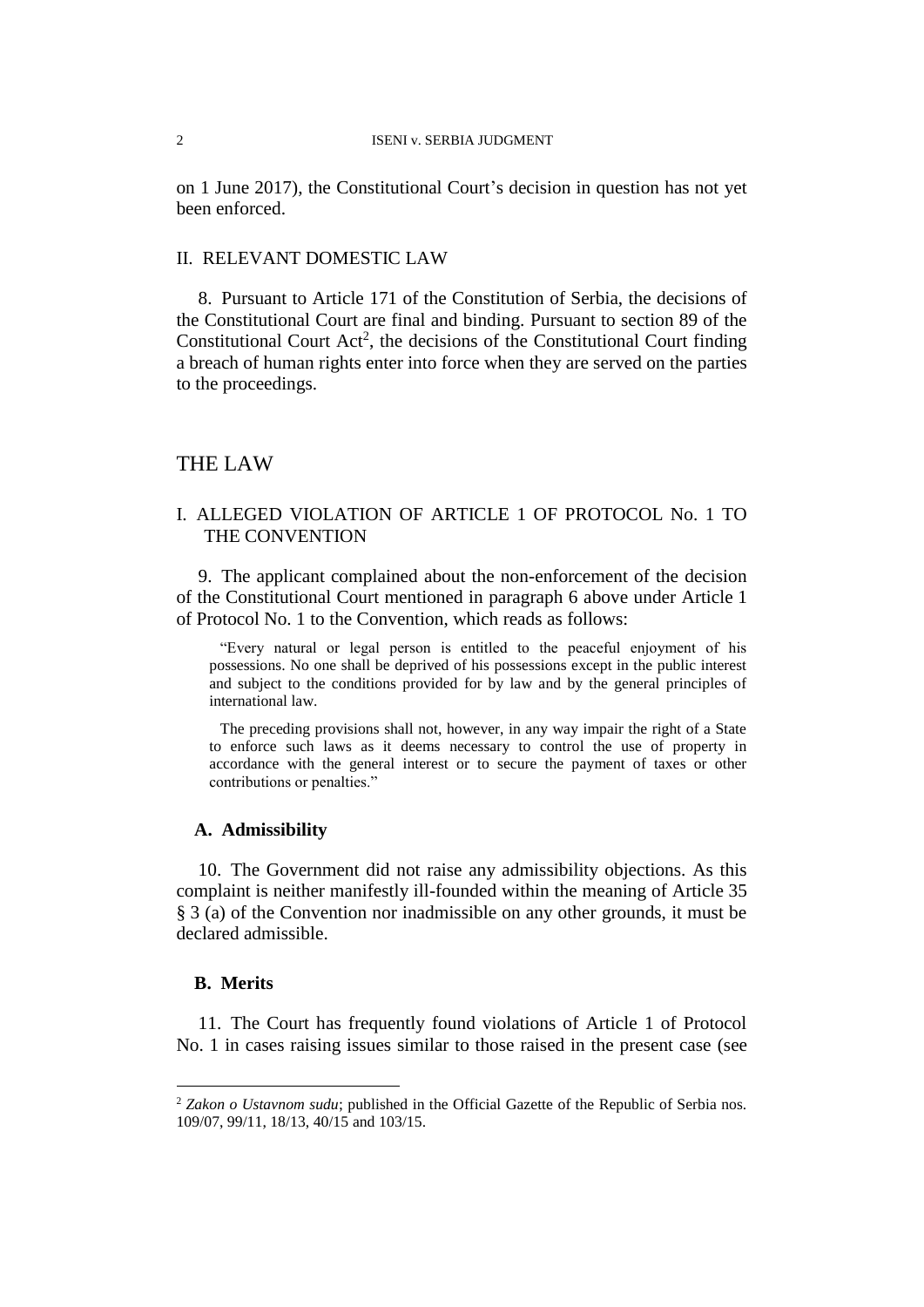*Milisavljević v. Bosnia and Herzegovina*, no. 7435/04, 3 March 2009; *Krstić v. Serbia*, no. 45394/06, 10 December 2013; and *Rafailović and Stevanović v. Serbia*, nos. 38629/07 and 23718/08, 16 June 2015).

<span id="page-4-0"></span>12. Having examined all the material submitted to it, the Court considers that the Government have not put forward any fact or argument capable of persuading it to reach a different conclusion in the present case. Having regard to its case-law on the subject and the fact that the final decision under consideration in the present case has not been enforced for more than seven years, the Court finds that there has been a breach of Article 1 of Protocol No. 1.

## II. OTHER ALLEGED VIOLATIONS OF THE CONVENTION

13. The applicant maintained that there was a violation of Articles 6 and 13 of the Convention, relying essentially on the same grounds.

14. The Government contested that argument.

15. The Court notes that this complaint is linked to the one examined above and must therefore likewise be declared admissible.

16. Having regard to its finding under Article 1 of Protocol No. 1 (see paragraph [12](#page-4-0) above), the Court considers that it is not necessary to examine whether, in this case, there has been a violation of Articles 6 and 13 (see, for example, *Krstić*, cited above, § 88, with further references).

# III. APPLICATION OF ARTICLE 41 OF THE CONVENTION

#### 17. Article 41 of the Convention provides:

"If the Court finds that there has been a violation of the Convention or the Protocols thereto, and if the internal law of the High Contracting Party concerned allows only partial reparation to be made, the Court shall, if necessary, afford just satisfaction to the injured party."

#### **A. Damage**

18. The applicant claimed 296,742 euros (EUR) in respect of pecuniary damage and EUR 300,000 in respect of non-pecuniary damage.

19. The Government considered the amounts claimed to be excessive.

20. The Court considers that the most appropriate form of redress in this case is to ensure the full enforcement of the domestic decision in question (see, *mutatis mutandis*, *Jeličić v. Bosnia and Herzegovina*, no. 41183/02, § 53, ECHR 2006-XII; *R. Kačapor and Others v. Serbia*, nos. 2269/06 and 5 others, § 126, 15 January 2008; and *Krstić*, cited above, §§ 92-94). Having regard to the size of the flat in issue (see paragraph [5](#page-2-0) above) and the market value of the flat per square metre assessed by the competent authorities and accepted by the applicant (see paragraph [7](#page-2-1) above), the Court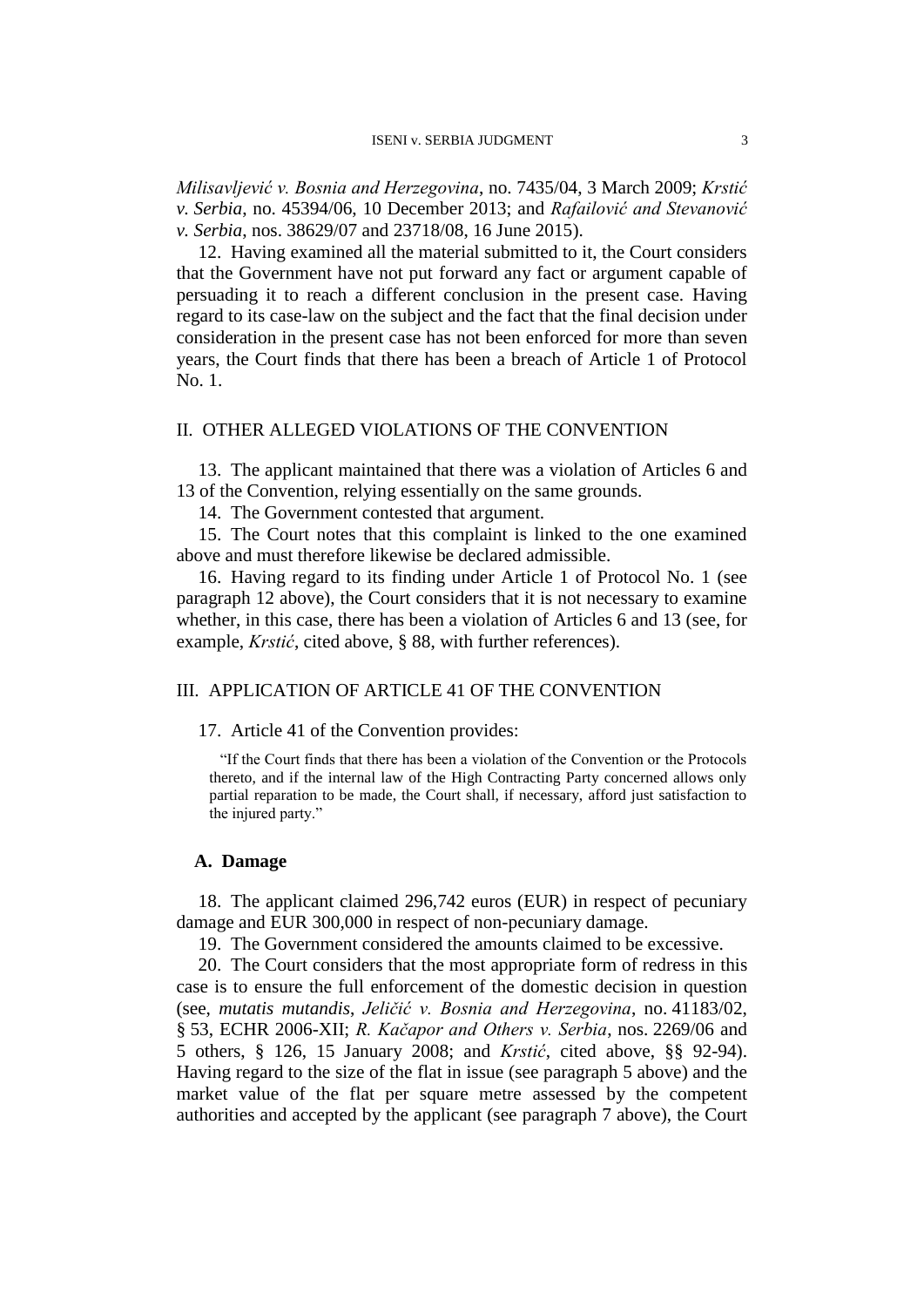#### 4 ISENI v. SERBIA JUDGMENT

awards the applicant EUR 56,000 in respect of pecuniary damage, less any sums which may have already been paid in that regard at the domestic level.

21. The Court further awards the applicant EUR 4,000 in respect of nonpecuniary damage.

#### **B. Costs and expenses**

22. The applicant did not submit a claim for costs and expenses. Accordingly, the Court considers that there is no call to award him any sum on that account.

## **C. Default interest**

23. The Court considers it appropriate that the default interest rate should be based on the marginal lending rate of the European Central Bank, to which should be added three percentage points.

# FOR THESE REASONS, THE COURT, UNANIMOUSLY,

- 1. *Declares* the application admissible;
- 2. *Holds* that there has been a violation of Article 1 of Protocol No. 1 to the Convention;
- 3. *Holds* that there is no need to examine separately the complaints under Articles 6 and 13 of the Convention;
- 4. *Holds*

(a) that the respondent State is to pay the applicant, within three months the following amounts, plus any tax that may be chargeable, to be converted into the currency of the respondent State at the rate applicable at the date of settlement:

(i) EUR 56,000 (fifty six thousand euros), less any amounts which may have already been paid in that regard at the domestic level, in respect of pecuniary damage;

(ii) EUR 4,000 (four thousand euros) in respect of non-pecuniary damage;

(b) that from the expiry of the above-mentioned three months until settlement simple interest shall be payable on the above amounts at a rate equal to the marginal lending rate of the European Central Bank during the default period plus three percentage points.